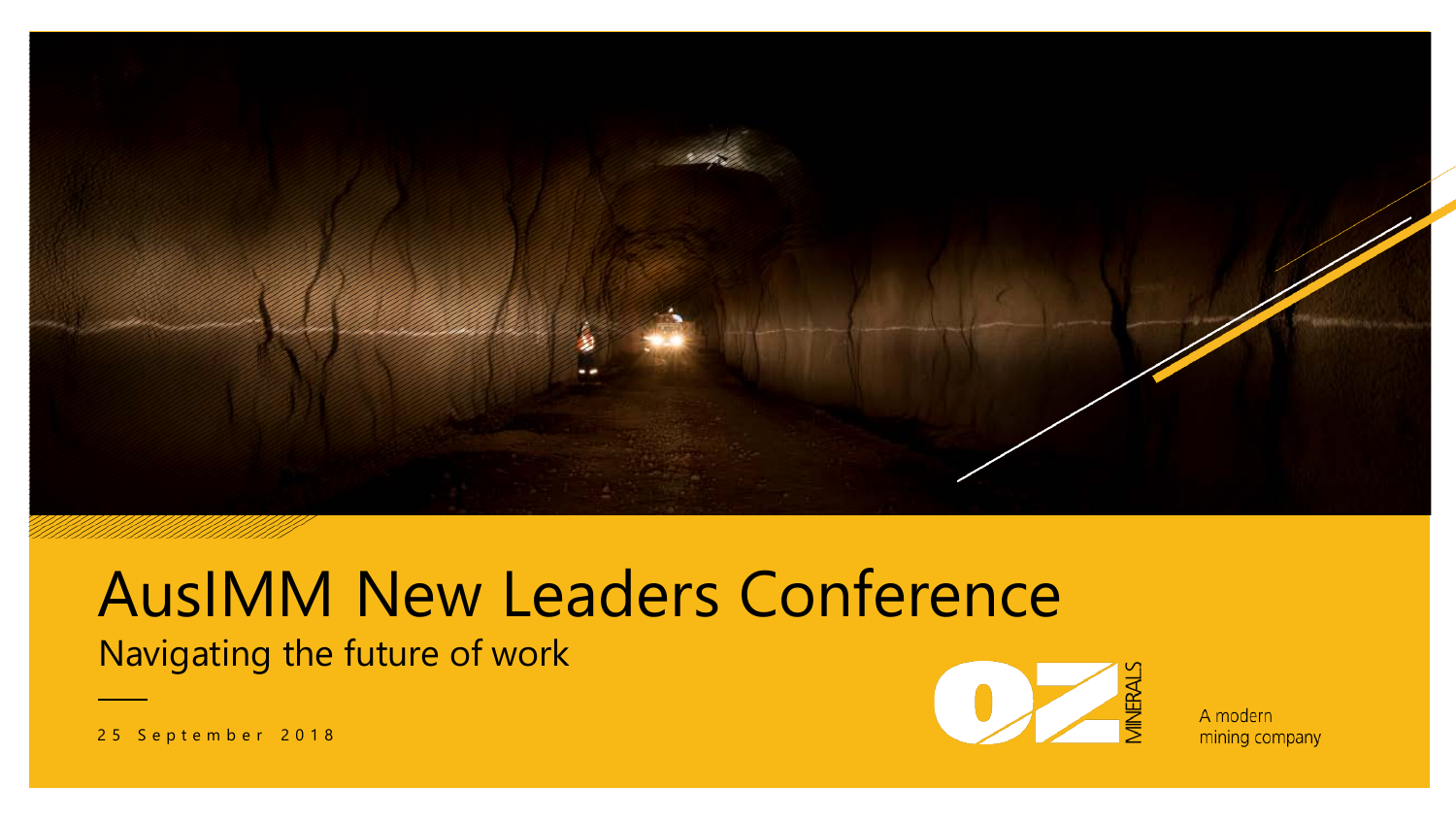# The changing world of work

- Rate of change increasing
- / Technology now 'base case'
- We're globalised
- Skill range increasing
- / Access to people greater
- Choice of arrangements
- / Work-life blurred
- / Increased failure rate

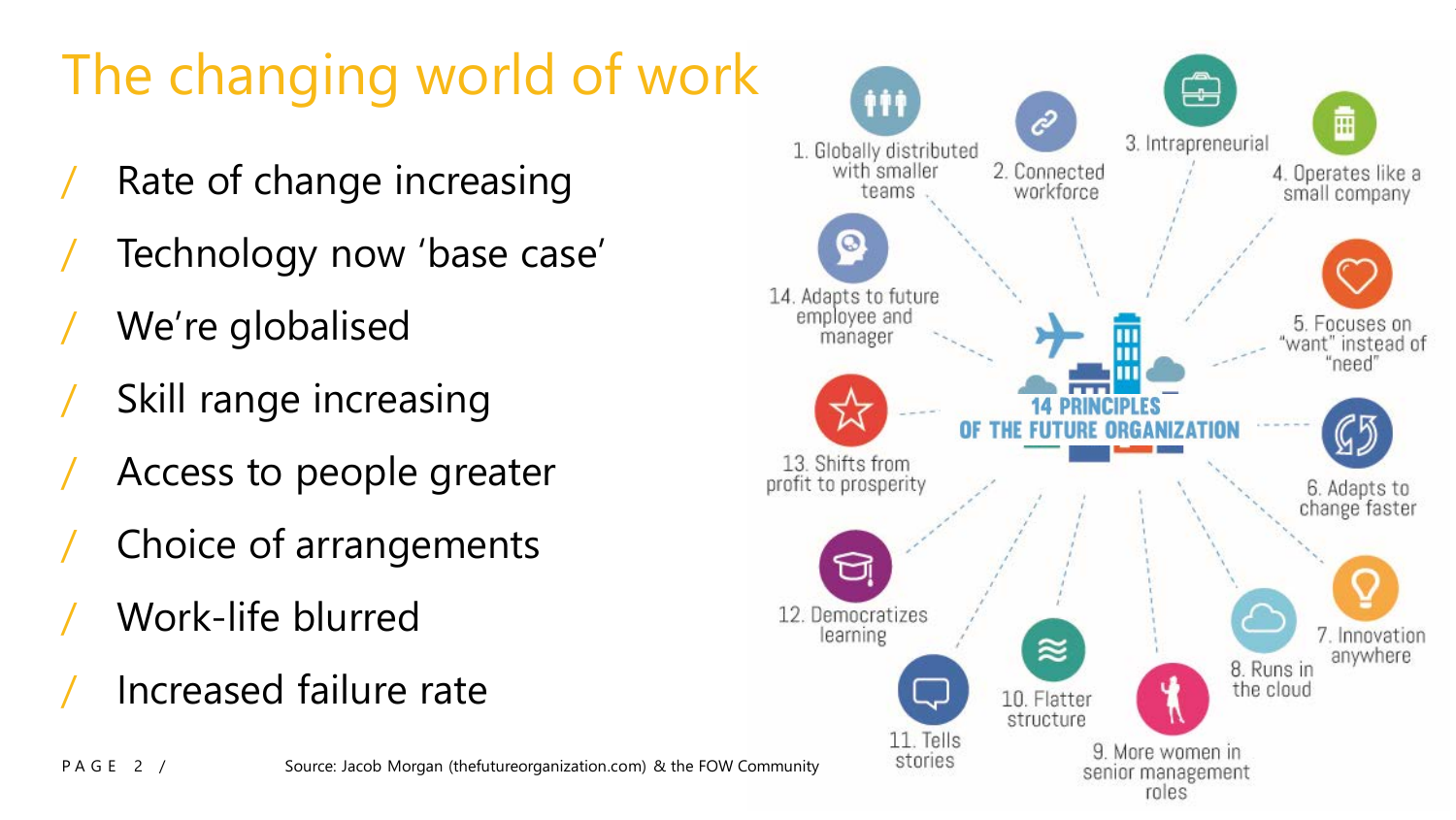# The changing face of work

- Turnover increasing
- Now 7 jobs per life-cycle
- Role redundancy increasing
- New role creation increasing
- Diversity increasing
- Risk taking increasing
- Younger leaders
- BUT, experience still counts

#### **Some jobs that didn't exist 10 years ago**

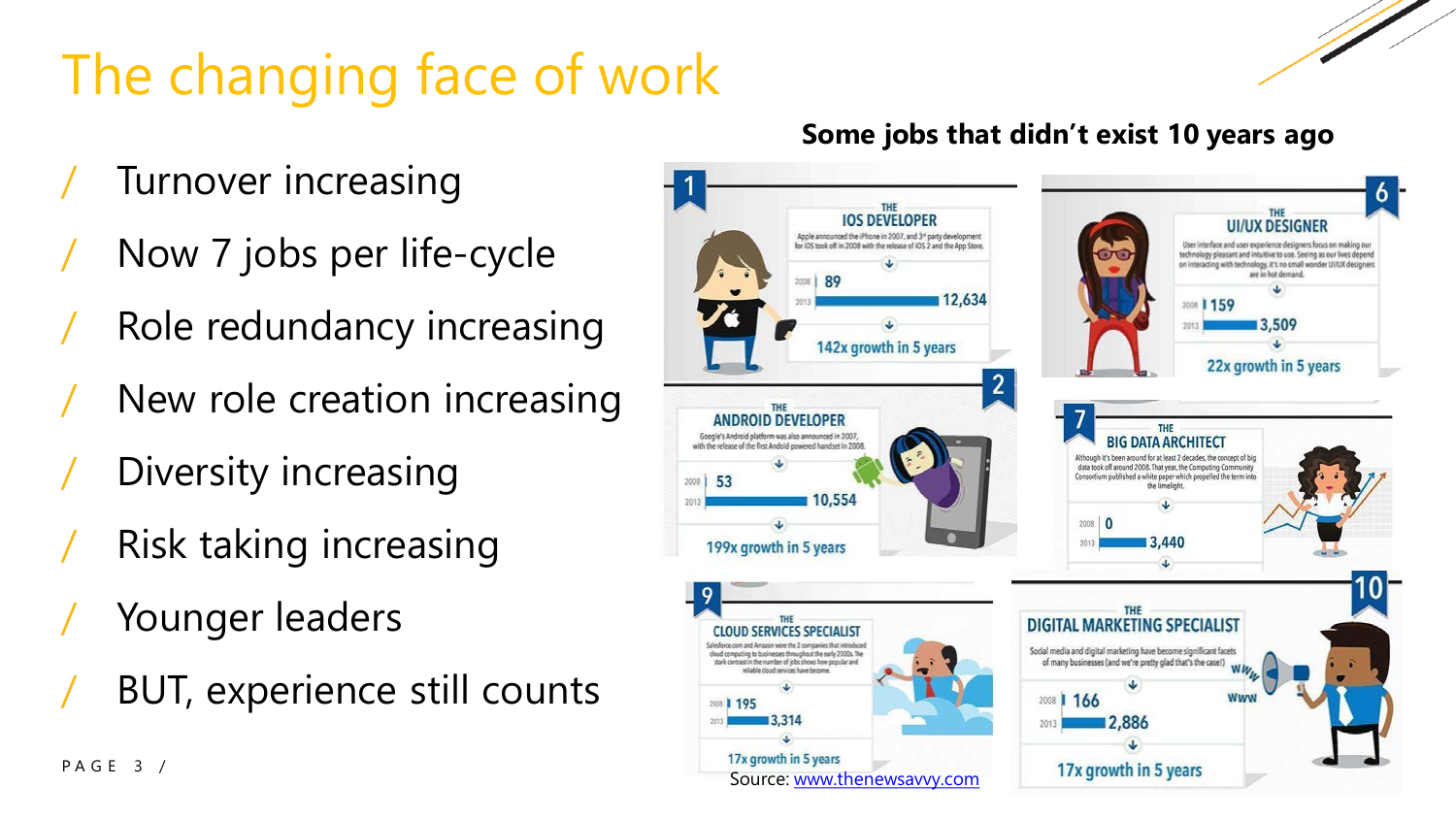## The changing impact on society

- Routine work is/will be automated
- / Multiple generations work together
- Redeployment or unemployment
- / Mental health challenges increasing
- / Can't be left behind
- More loud voices

#### **2022 Jobs Landscape**



declining roles. global change by 2022

#### **Top 10 Emerging**

- 1. Data Analysts and Scientists
- 2. Al and Machine Learning Specialists
- 3. General and Operations Managers
- 4. Software and Applications Developers and Analysts
- 5. Sales and Marketing Professionals
- 6. Big Data Specialists
- 7. Digital Transformation Specialists
- 8. New Technology Specialists
- 9. Organisational Development Specialists
- 10. Information Technology Services

#### **Top 10 Declining**

- 1. Data Entry Clerks
- 2. Accounting, Bookkeeping and Payroll Clerks
- 3. Administrative and Executive Secretaries
- 4. Assembly and Factory Workers
- 5. Client Information and Customer Service Workers
- 6. Business Services and Administration Managers
- 7. Accountants and Auditors
- 8. Material-Recording and Stock-Keeping Clerks
- 9. General and Operations Managers
- 10. Postal Service Clerks



Source: Future of Jobs Report 2018, World Economic Forum

75

**Million**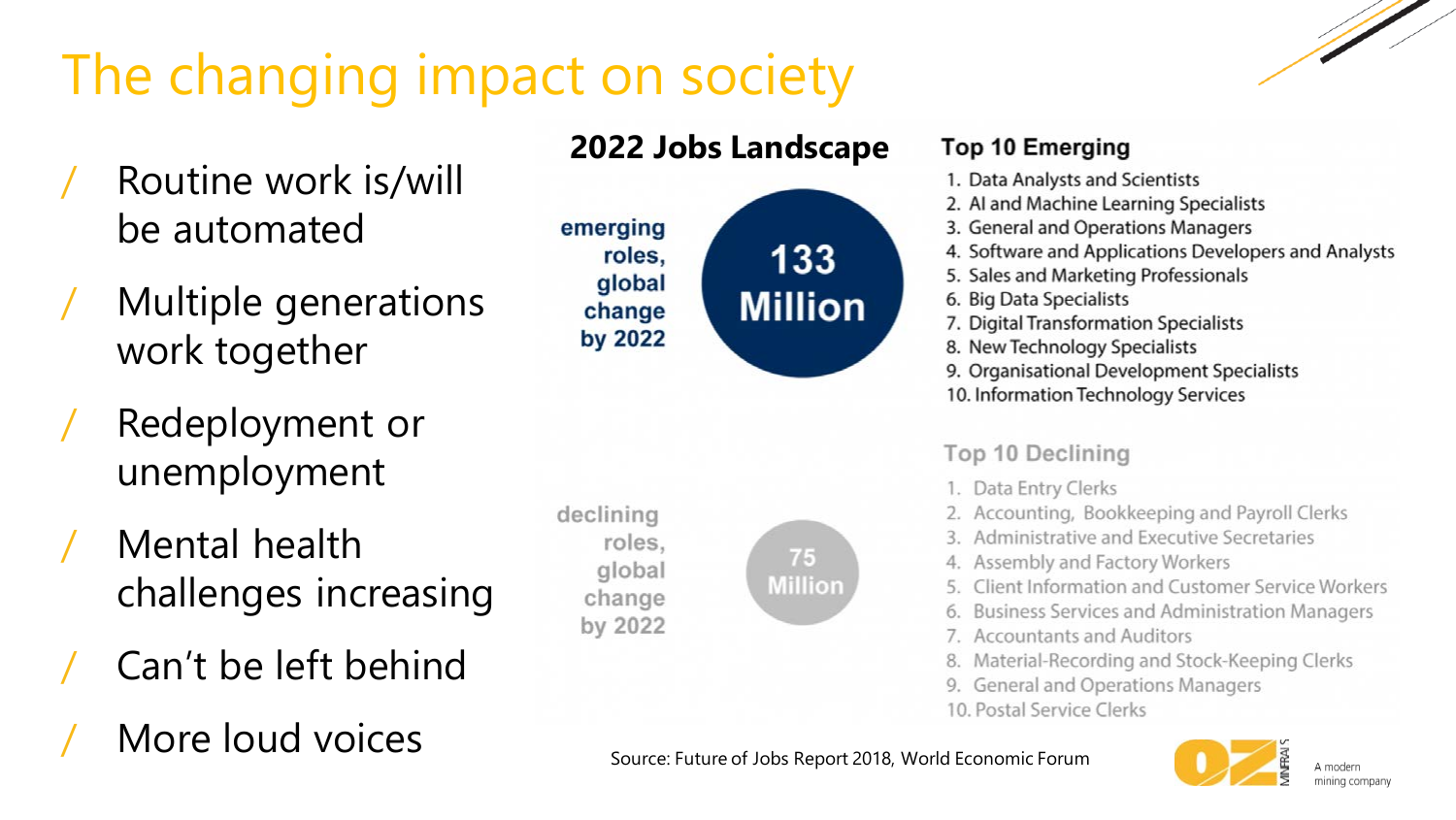### To look forward we must look backward

- The miners of 50 years ago didn't see what was coming?
- We take our environment for granted and believe we can look forward into the future.





There are more unknowns about the future than there are knowns.





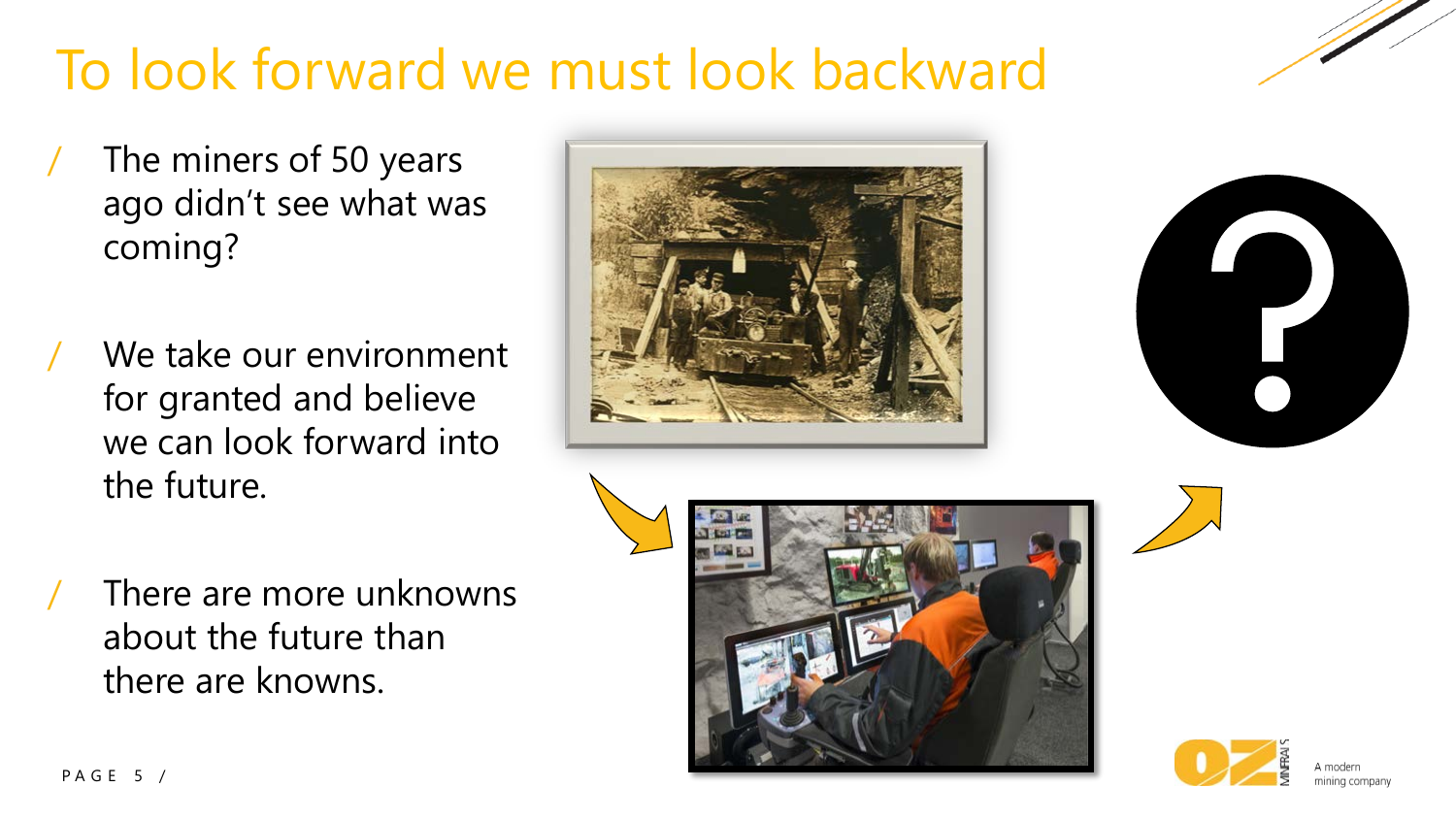### Organisational challenges OR opportunities

- Long term company strategies, but they need to be dynamic
- / Organisations used to be designed as 'static' with low diversity
- / Our systems tend to cater to the lowest common denominator
- / Change a '4-letter word', innovation hard and mistakes unforgivable
- / Multiple generations working together wanting different things

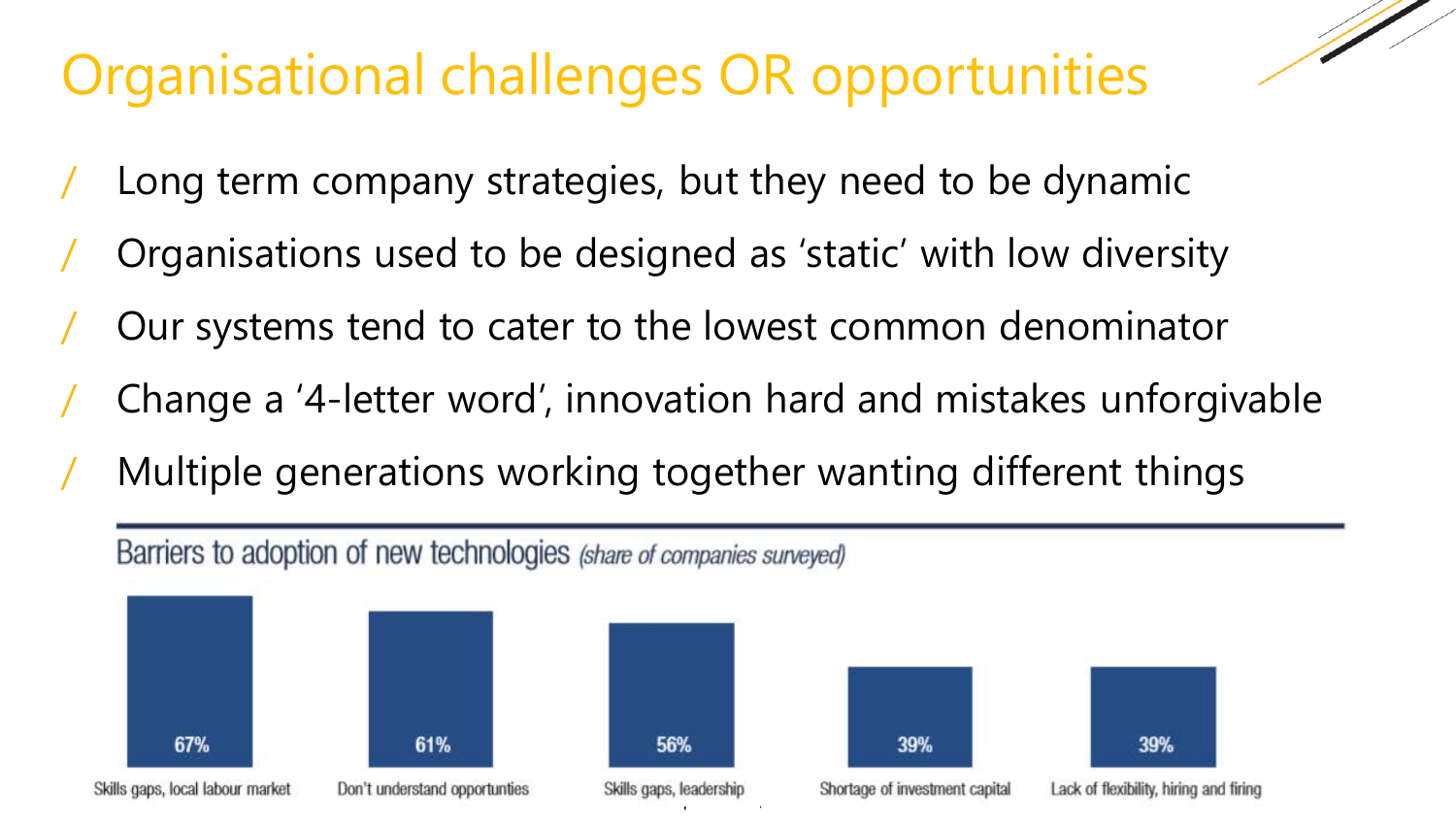# Individual Challenges

- / No 'jobs for life'
- Shorter engagements
- $N<sub>0</sub>$  9-5

PAGE 7 /

- / Constant access and demand
- / No work-life boundaries
- Need to keep reinventing
- More personal proactive planning required



Source: www.headwayrecruitment.co.uk

functions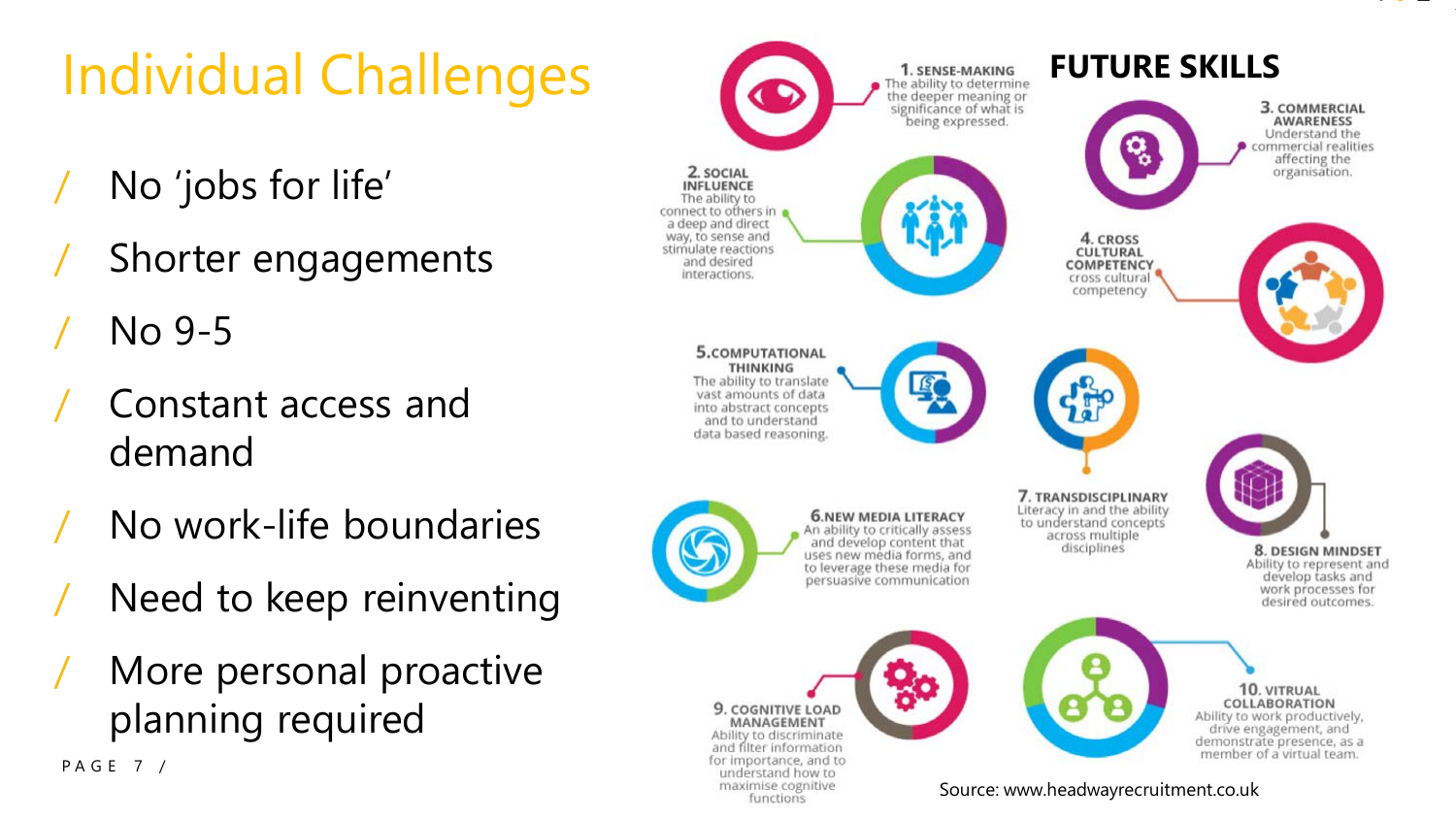### Individual Opportunities

- New employment models creates choice
- Flexibility to create your own space
- Learning 'on the job' and 'in the moment'
- Technology forces smarter working
- More than ever  $-$  create your own life





Source: [www.gartner.com](https://emtemp.gcom.cloud/ngw/eventassets/en/conferences/chrus18/documents/gartner-reimaginehr-us-infographic-future-of-work-2018.pdf)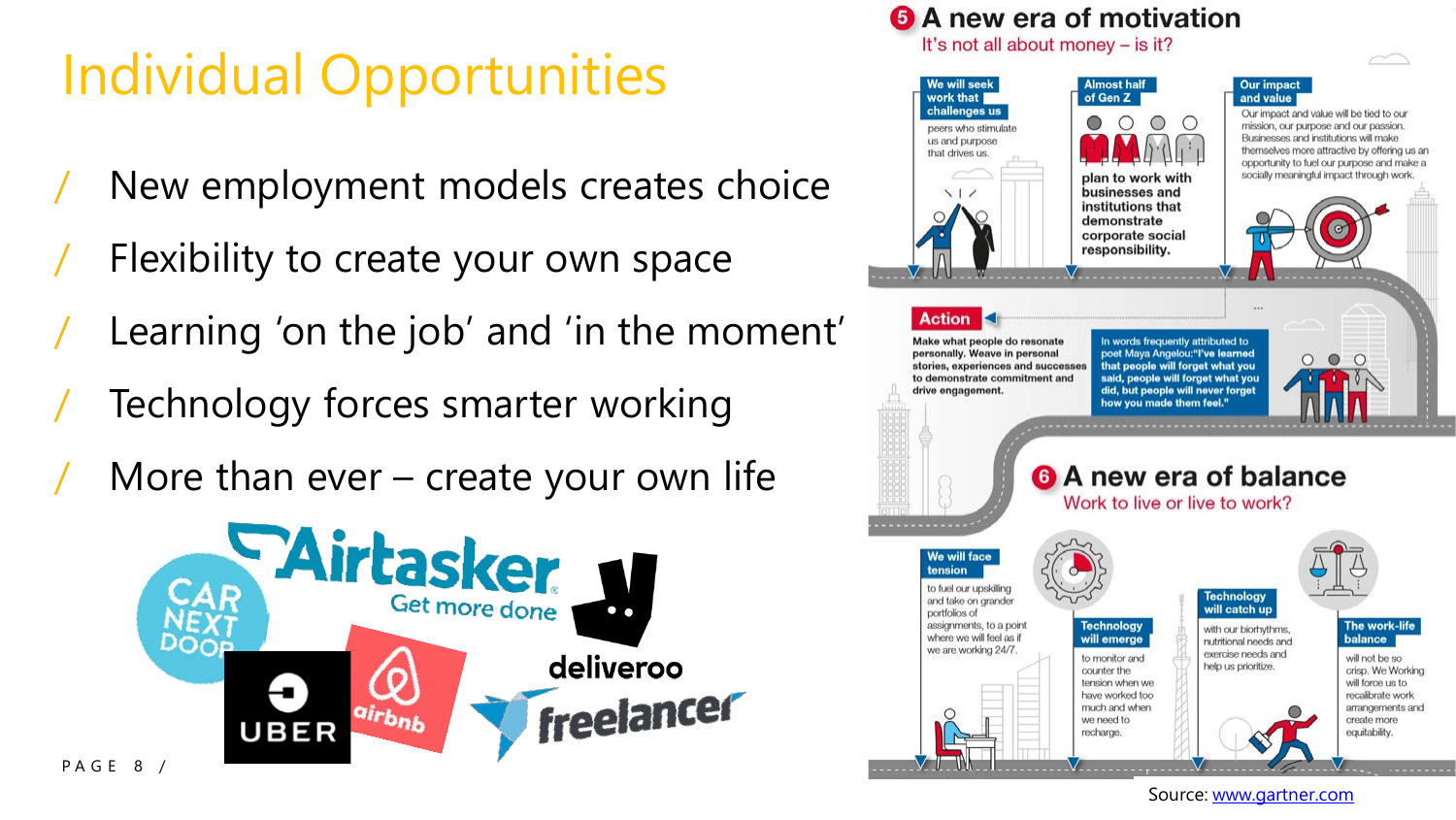## Individual strategic skills of tomorrow

- / Empathy
- **Resilience**
- / Adaptability
- **Flexibility**
- / Confidence
- Data literacy
- / Critical thinking
- Leadership we're still dealing with people…